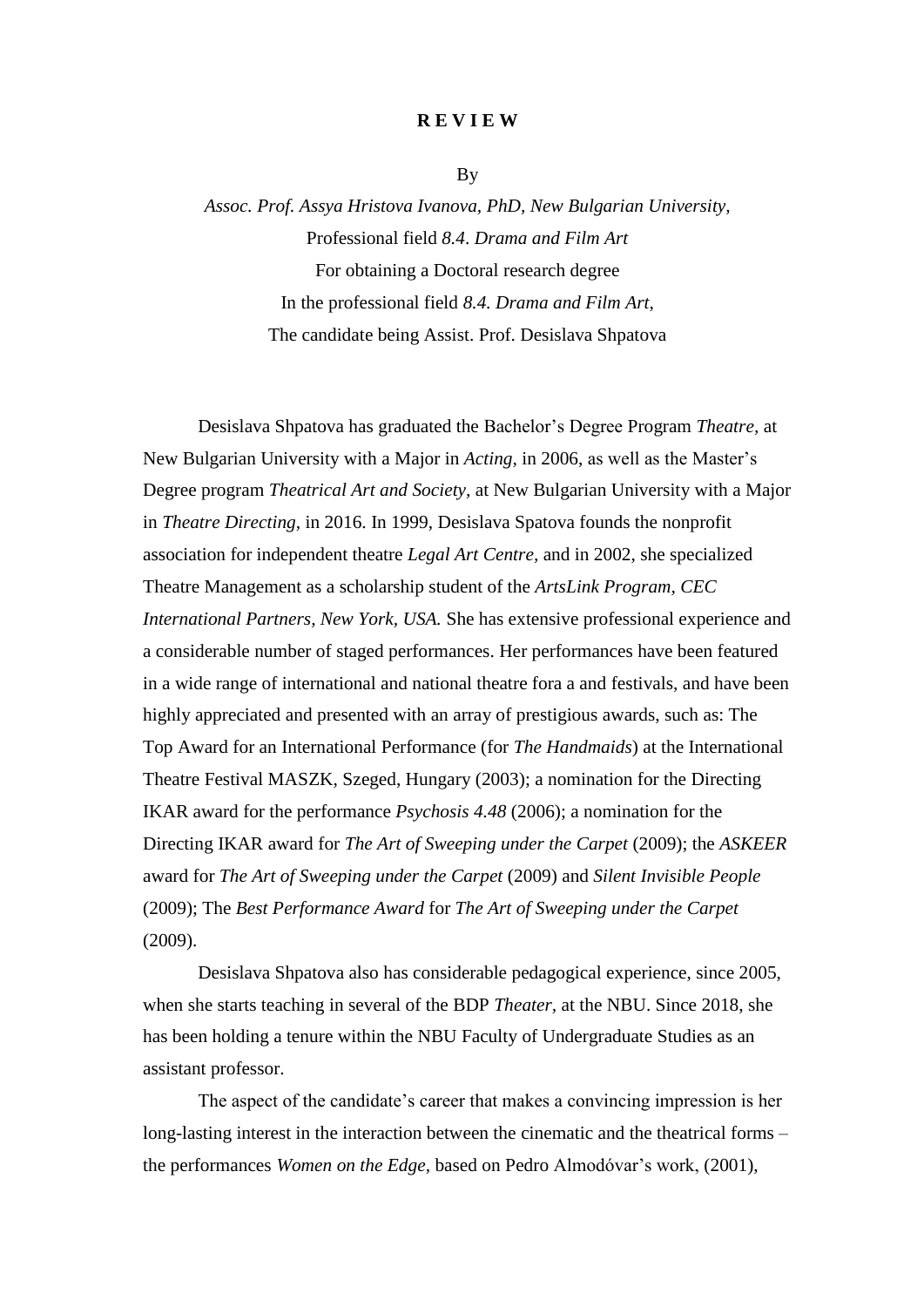*Coffee and Cigarettes,* based on Jim Jarmusch (2006), *The Art of Sweeping under the Carpet*, based on *Scenes from a Marriage* by Bergman (2008), *The Hour of the Wolf,*  based on excerpts from Bergman's *From the Life of Marionettes* (2013) and *Changing,* based on texts by Liv Ullmann and Ingmar Bergman, staged at the NBU University (2015). Not surprisingly, the staging of the last three plays connected with the work of Ingmar Bergman, are a part of the study and the author's research.

The dissertation offered for defense, *INGMAR BERGMAN ON BULGARIAN THEATRE STAGE* by Desislava Shpatova amounts to 130 pages, 121 of which are the main part of the text structured as follows: an introduction, a body text of three chapters, conclusions and closing remarks. After the dissertation text, the author has acknowledged the contributions and has included a bibliography section, comprised of 101 sources, of which 69 titles are in Cyrillic script and 32 in Latin script.

The well-formulated title of this dissertation work gives a clear idea of the thematic field where the text is situated and the scope of problems it covers. The works of Ingmar Bergman are related to the essential philosophical, ethical, and existential problems and it doubtlessly exerts a certain influence on the development of both cinema and Bulgarian theatre. The topicality of the dissertation theme is determined by the scarce research coverage of the reflection of Bergman's works in Bulgarian Theater. Desislava Shpatova does study the interaction between the screen and the stage form not only in terms of transferring Bergman's cinema scripts and literary works into theatrical playwrighting. The doctoral candidate focuses on Bergman's oblique impact on contemporary theatrical forms – the adoption and the implication of thematic, visual, musical and composition patterns in Bergman's cinema works. It is exactly that closeup of the research that determines the academic significance of the dissertation work.

The main goal set by the doctoral candidate with this dissertation work is to present and analyze Bergman's works that have influenced the development of the contemporary theatre language and the thematic expansion of Bulgarian theatre by conducting a genuine authored research. The object of the research in limited within the framework of the Bulgarian theatre stage between 1995 and 2019, and is focused on certain performances, staged based on Bergman's Literary work, such as: *Icarus's Descend, Autumn Sonata, Silencing*, *Pseudo-Morality*, *Sarabanda, After the rehearsal, Scenes from a Marriage*. The research is also based on the theatre plays *The Art of Sweeping under the Carpet, The Wolves' Hour* and *Chang* which was staged by the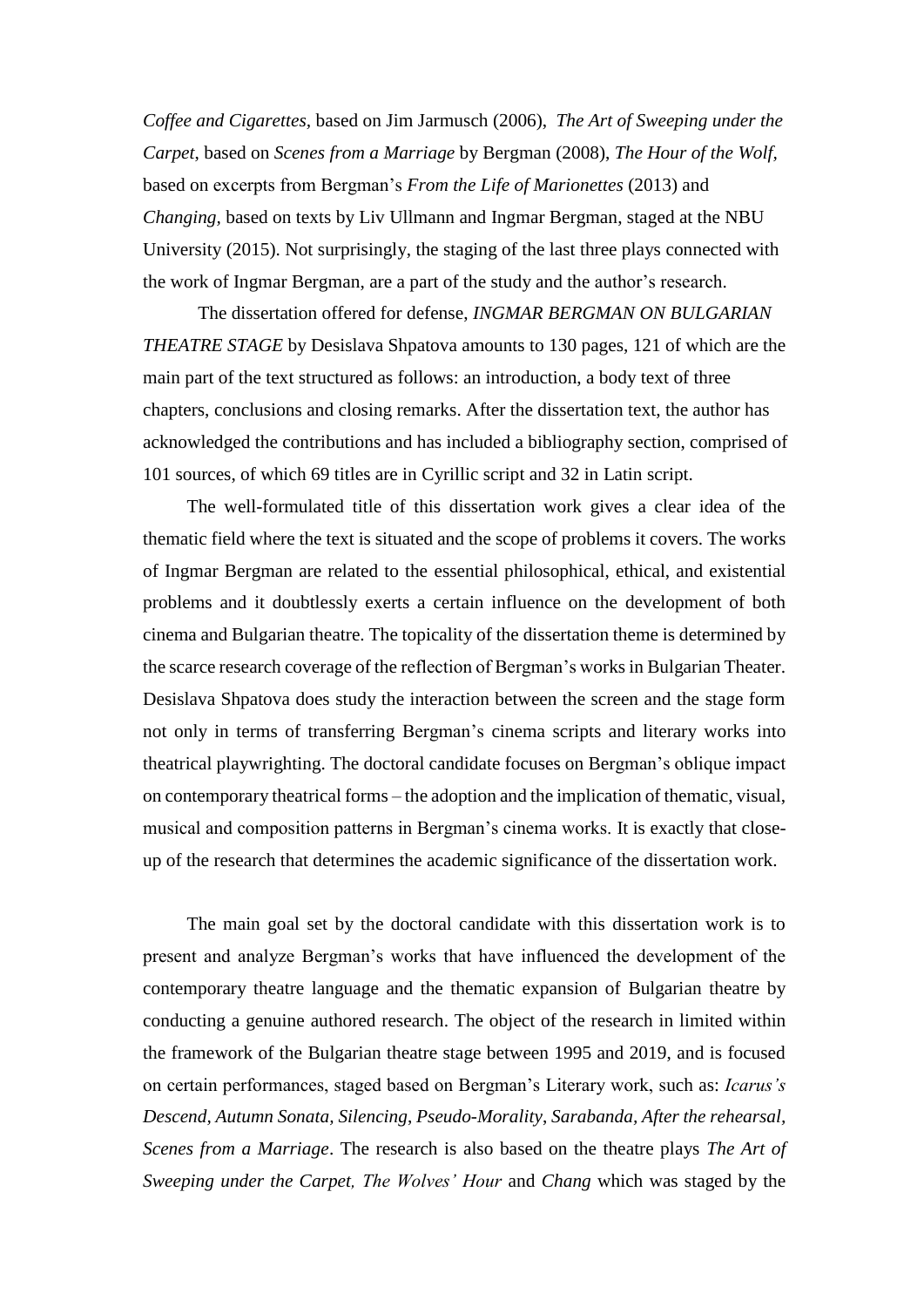author of this dissertation paper.

The specific tasks that the doctoral candidate sets out to achieve as a means of attaining the main research goal are formulated as follows: 1. To analyze Ingmar Bergman's work within the art of theatre as such; 2. To describe Bergman's plays as staged in Bulgaria, including those staged as authored performances; 3. To present her own study of Ingmar Bergman's work realized on the Bulgarian theatrical stage.

The way the research thesis is formulated suggests in-depth, extensive knowledge of the works of Bergman, as well as of their relation to a wide range of fields like theology, psychology, education, and social intervention. The dissertation text demonstrates the candidate's familiarity not only with his work, but also with his ideas, closely related to the development and the improvement of the psychological theatre traditions and the author's approach to staging within the framework of performing arts. What contributes to the candidate's good knowledge of specific issues is the thorough analysis of the themes, essential to Bergman's work, of the specific director's approaches, as well as the use of hands-on experience in the study and the analyses of specific theatre performances and interviews, based on questions, devised by the author herself and her own observations. The methodology used is complex, original, and adequate to the goals that the candidate has set out to achieve and it does unite the theoretical and the practical study in a very effective way

In the first section of the dissertation text, which is divided into three main parts, the author demonstrates excellent skills in carrying out both retrospective and theoretical analysis, through which, using the historical approach, she reveals aspects of the personality and the work of Bergman, essential to the issues in focus. Not surprisingly, the emphasis is on the interaction between cinema and theatre, and on the transfer of meanings and means between these art forms.

In the first part, the author describes the director, depicting his personal life and his artistic achievements. The second part poses two questions of significance for the research thesis of the doctoral candidate: "influences and themes" in the work of Bergman and typical "director's approaches". The author quotes certain works in a very well-grounded and adequate way and reveals the links the main themes and influences in Bergman's work. Strindberg's and Bach's key influence on the director, are very skillfully deduced, as well as the universal themes of death, love, family, and God.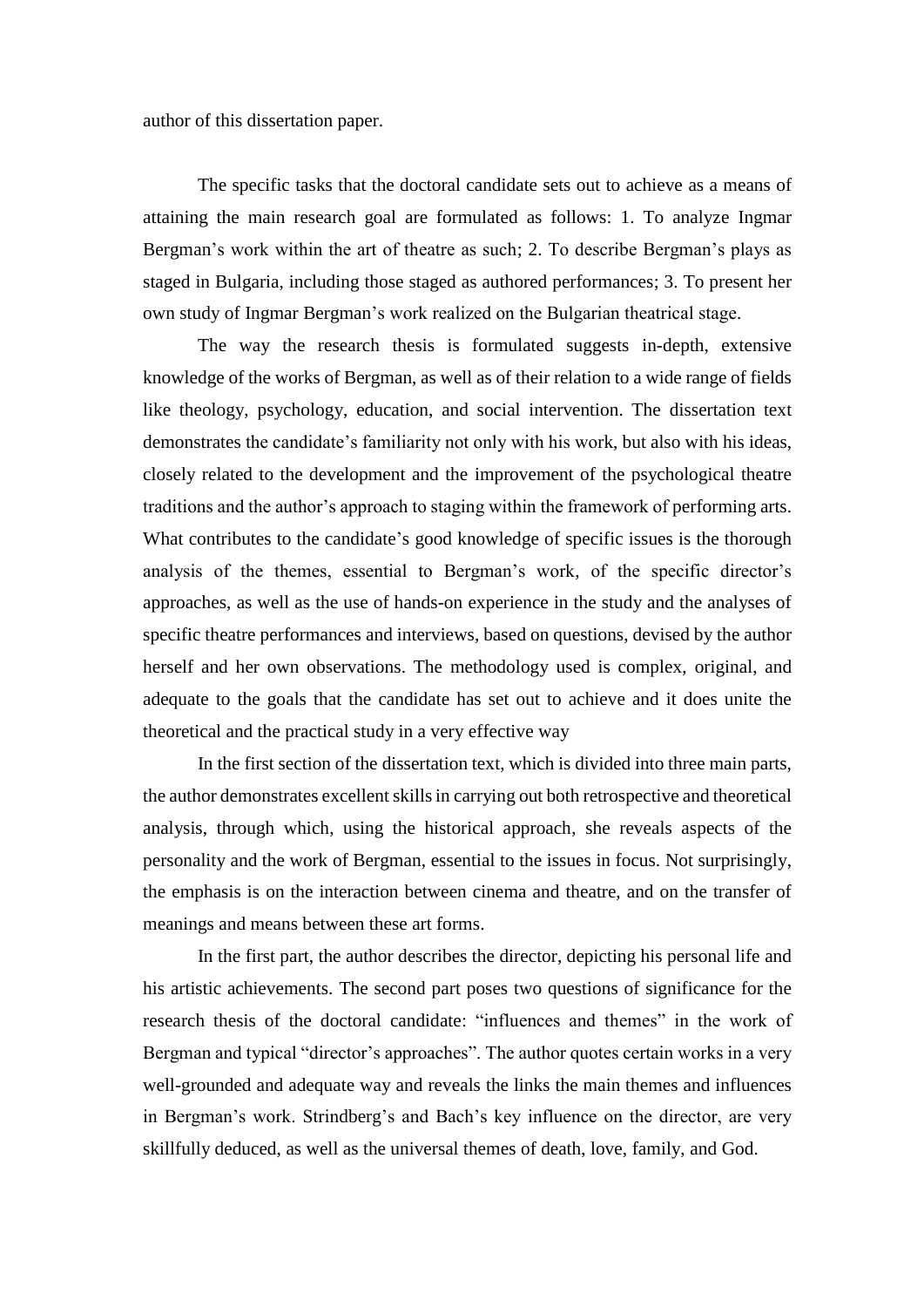However, it is the next theme that has a major contribution to the author's attempt to register and systematize Bergman's typical director's approaches – an undoubtedly difficult task, requiring a thorough study, analysis, and systematic listing of results. The author has focused on several approaches, quite characteristic of the director, which she names as follows: *The Dialogue between Cinema and Theatre, The Impulse of the Unconscious, The Actor in a Close-up, A Focal Point in Space, Light, and music instead of a line*. It is exactly the registering of these approaches of Bergman's that facilitates the tracking of his influence on the contemporary theatrical language, and more specifically the reflection that his work casts on an array of directors in Bulgaria. Considering the functions of the actors, the space, the light and the music as equally important devices of theatre and film, is in line with the contemporary theories about theatre development, tat of the Postdramatic Theatre of Hans-Thies Lehmann.

In the third part, the author presents Bergman's theatre plays, films, and literary texts in detail, emphasizing on the director's reformer role in the process of making theatre¸ as well as his unique, idiosyncratic cinematic language.

The second section of the dissertation paper, consisting of five distinct parts, tracks the dissemination of Bergman's work in Bulgaria, discusses the fact that plays, based on his texts, start being staged after the end of the end of the totalitarian regime, presents the reflections of certain theatre directors from the beginning of the XXI Century and outlines the Desislava Shpatova's personal experience and professional achievements. It definitely is this part of the text that is very informative for the reader, as it reveals the long and troublesome process of introducing Bergman's work to the Bulgarian audience, describing the first attempts with texts of his staged in Bulgaria, like Ivan Dobchev's *The Falling of Icarus* in SFUMATO Theatre Laboratory and Mladen Kiselov's *Autumn Sonata;* It also presents in detail the personal stage experiences of several directors like Elena Panayotova, Chris Sharkov, Ivan Urumov, Valentin Ganev, as well as the radio theatre productions *The City, Private Confessions*  and *Autumn Sonata.* Enthrallingly written, Desislava Shpatova's text presents an objective account, based on a thorough study, of the practices of different directors using Bergman's works, emphasizing the typical features and the artistic pursuits of each individual attempt, which is, doubtlessly, one of the merits of her research.

Unsurprisingly, the author of dissertation devotes the fourth part of her research to a detailed observation of her own experience with staging the plays *The Art of Sweeping under the Carpet* based on *Scenes from a Marriage*, *Hour of the Wolf,* based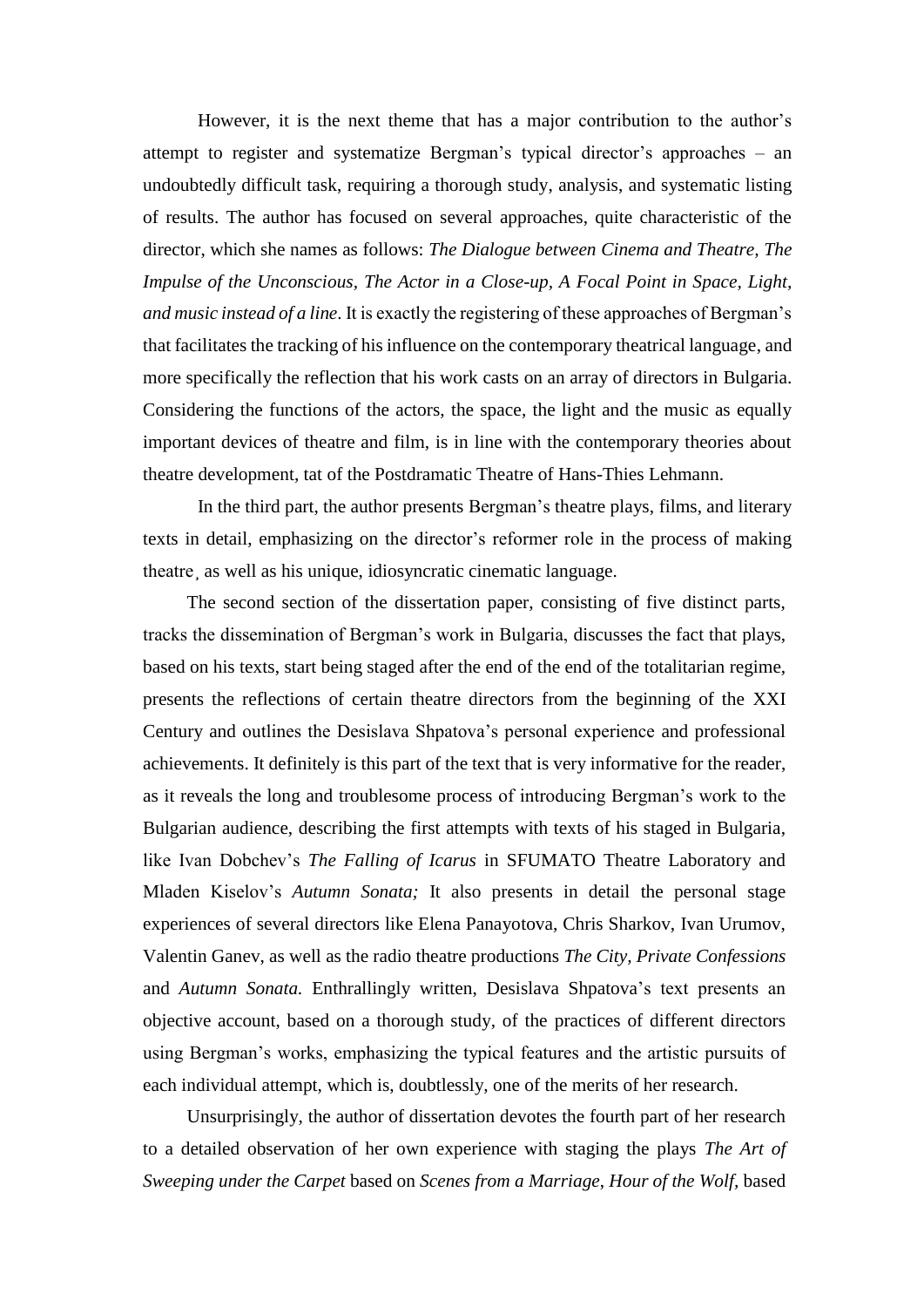on excerpts from Bergman's *From the Life of Marionettes*, and *Changing,* based *on texts by Liv Ullmann* and Ingmar Bergman. When presenting these three performances, Desislava Shpatova demonstrates the admirable skill to reconstruct, present and summarize her own experience as a director, which can be pointed out as another one of the merits of this dissertation text. It is not, therefore, a matter of a lucky coincidence that the first play, *The Art of Sweeping under the Carpet,* is conferred by an array of prestigious awards like ASKEER'09 for the best performance, for directing and for best female lead, a special award for popularizing theatre within the community in the town of Pazardzhik, nomination for the IKAR Award, etc. It is with her very first staged play that Desislava Shpatova makes a claim about her genuine interest in registering and transferring Bergman's methods as a director into a specific theatre production – *The entire set of director's devices of the author and Doctoral degree candidate is subjected to the in-depth study of Bergman and the attempt to apply some of his inventions, related to the scenes' rhythm, to the exploitation of details, to the way to lead the narration and to the use of music as a character. All this is united within a single proposition: that what troubles us is a replica of what had troubled previous generations, that the individual cannot outgrow their egocentrism and lives within its confines. Feelings have no age and experience does not render a human wiser, and that is the tragical climax, but it is its inevitability that makes it easier to bear* (p. 83).

In her two subsequent staged performances the author goes on exploring various aspects of Bergman's vision as a director and the main themes underlying his work. The play *Hour of the Wolf* is focused on the theatre space, both as the stage space and as the internal, imagined play space of the characters. Using the new technologies as a means of expression in theatre (3D mapping), Desislava Shpatova provides solutions for key scenes, justifying the play's being characterized as *magical, phantasm theatre*.

In the third play, staged in 2016 at the NBU University Theatre the author thoroughly explores one of the most significant themes in Bergman's work – that of the man and the woman, intertwining the point of view of the man and that of the woman within one and the same theatre composition. The directing approach used is applying a direct quote from Bergman's cinematic work – the constant presence of roaming characters, who do not in fact participate in the specific scenes or the action in general. When developing this particular theatrical form Desislava Shpatova has relied mainly on some of the basic principles induced through the theory of Postdramatic Theatre of Hans-Thies Lehmann – non-hierarchically, simultaneity and multi-directionality of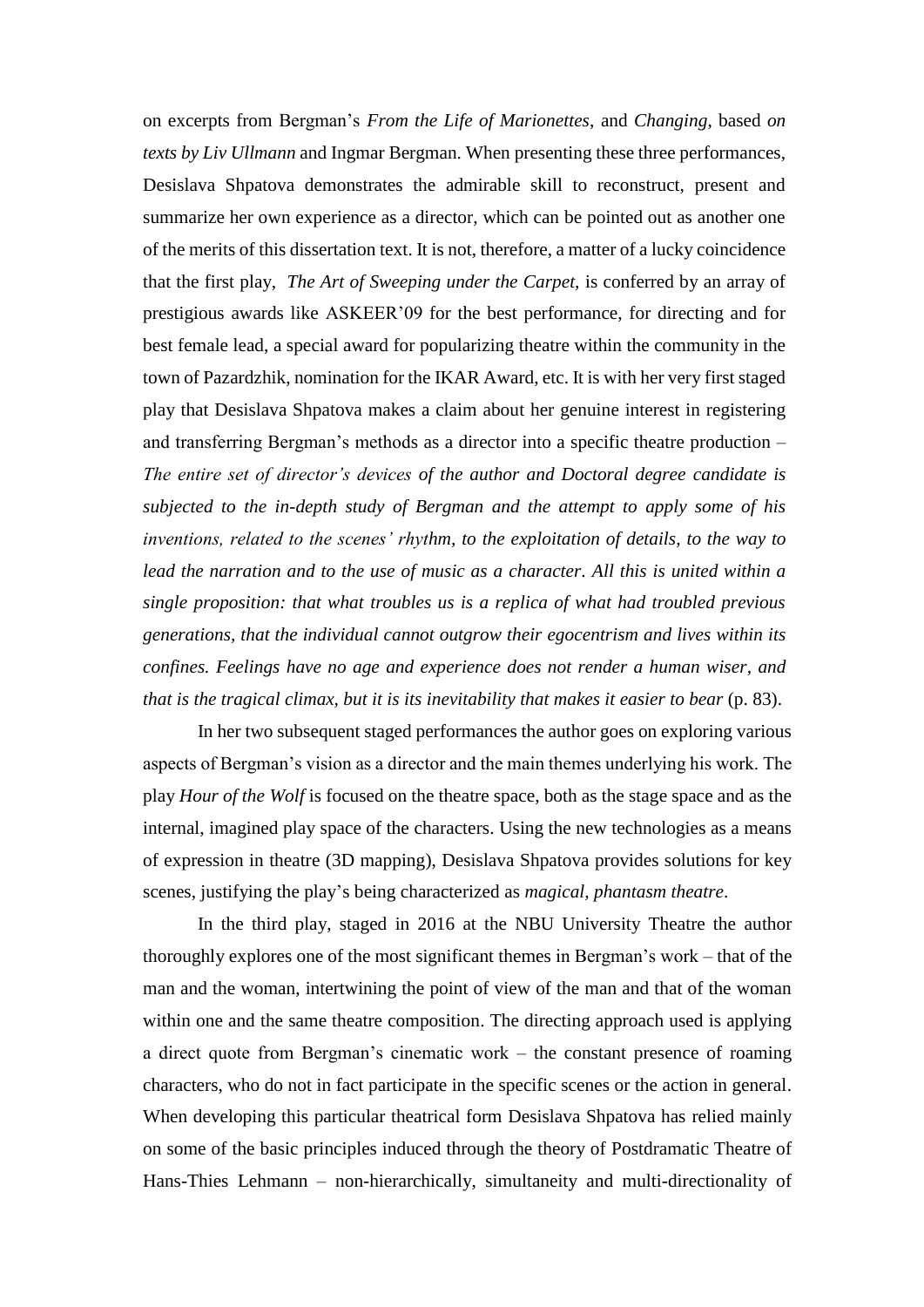theatrical elements; distancing from the text through musicalization of speech, using media technological means but not with the purpose of reinforcing the impact of the text or to imply additional meaning, but rather for creating an additional environment which can be related to other levels of the performance, developing parallelly. In her dissertation, the author accurately points out the specific features of the Postdramatic theatrical form, which she develops in the play *Changing*:

The polyphonicity of the vision of this somnambulistic stream of consciousness is achieved through blending bodies, languages (the languages used in the play are Bulgarian, Swedish and the sign language) and media (cinema and theatre) … Most of the texts in the author's play are projected on a screen, thus alienating the language and depriving the actors of language as a means of communication, to a great extent due to the contribution of the death actress in the play … The performance was devised as an educational project, but it goes beyond that aim and reaches a complex post dramatic form, developed through the associative principle, blending media, multiplying characters and suggesting the absence of the antagonist by oversaturating the performance with the presence of protagonists and by applying the director's instruction about "non-acting" (p. 89).

In the last section of the dissertation the doctoral candidate convincingly justifies the choice of methodology of her own research by describing in detail the ethical rules and the usefulness of the interview as a research tool. In her work, the author demonstrates excellent skills to analyze and synthesize from a pool of data varying in type, selected based on practical as well as research experience in her own original research. The approach and the methodology chosen by the author undoubtedly contribute to the conclusions drawn being veritable and up to date.

The research conducted by the doctoral candidate, as well as the analysis and the descriptions of the theatre plays staged in Bulgarian theaters to a great extent fulfill the task set in the dissertation paper and it can be stated with certainty that the goal of the dissertation has been successfully achieved. The contributions and the results are accurately presented in the Self-review of the dissertation, which meets all the requirements and very well reflects the contents of the dissertation text. The self-review paper amounts to 53 pages, including acknowledgement of contributions and a list of references. The appendix to the dissertation text encompasses an accurately drawn list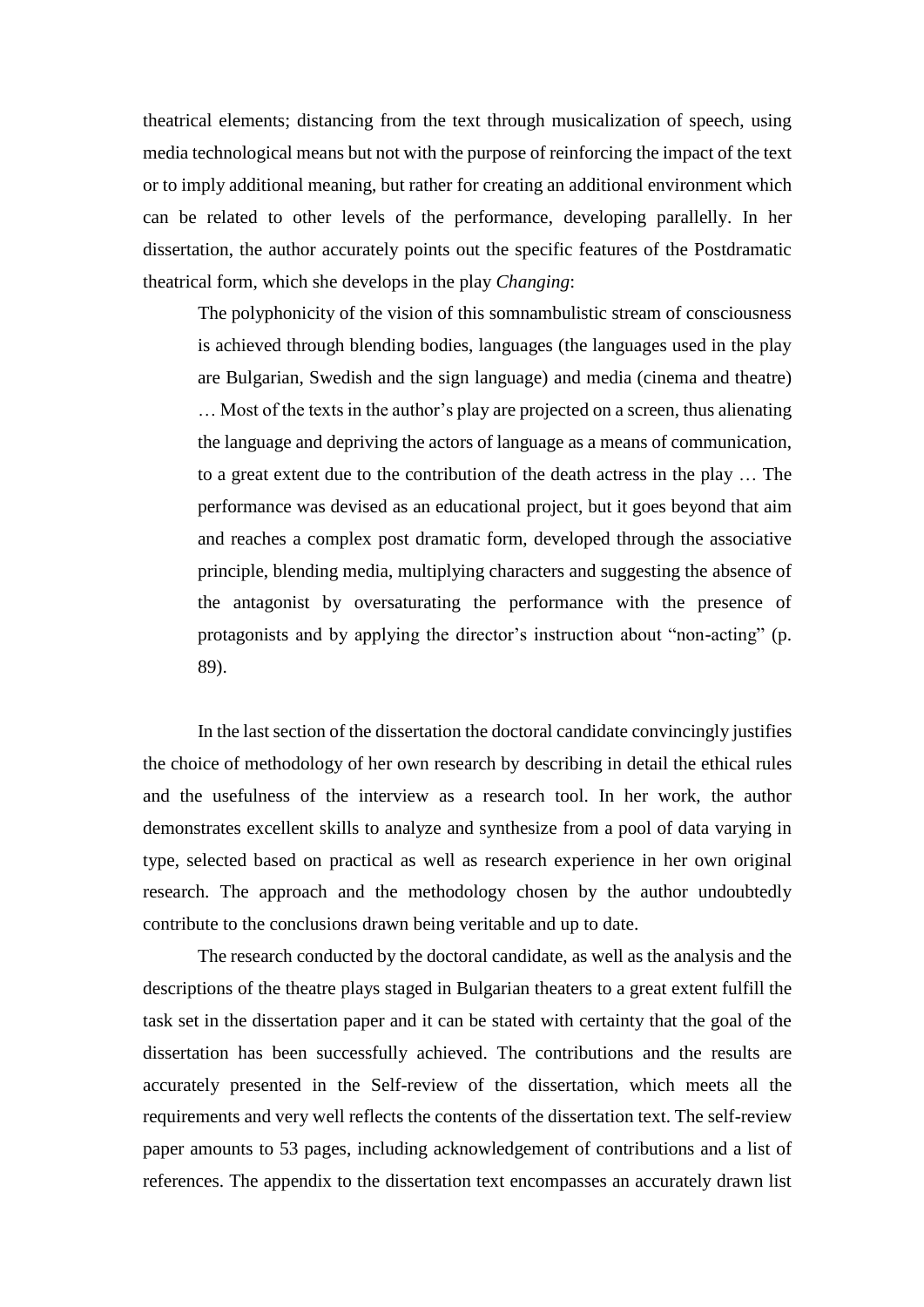of the self-reference to previous publications written by the doctoral candidate, which, together with her hands-on experience as a director, show a continuing interest in the proposed thematic field. The doctoral candidate's publications have appeared in an array of academic journals focused on art and communications.

Desislava Shpatova's dissertation offered for defense can be emphatically defined as a comprehensive and consistent study of the works of Ingmar Bergman and his impact on Bulgarian theatre; its main contributions can be attributed to its theoretical and its practical and applied aspects alike. Some of the contributions in the theoretical field are the outlined theoretical model of analysis through literary, documentary, scientific and other sources, the systematizing of important facts and events from Ingmar Bergman's life and work, as well as the highly informative nature of the text. The features which can be pointed out as essential merits of the dissertation are the study, conducted from the point of view of a theatre director, and the doctoral candidate's performances based on Bergman's theatrical works. Another unquestionable contribution that must be pointed out is the practical aspect of the study and its suitability for applying it in various academic theatre programs.

The dissertation demonstrates a profound knowledge of the issues studied, purposefulness and independence of the research and the results obtained. I have known Desislava Shpatova ever since she was a student at NBU as we were both part of that "iconic" first batch of alumni of the NBU bachelor program "Theater". Subsequently I have had the chance to follow her first attempts at directing theatre performances staged as a part of the independent theatre projects in Bulgaria, her staging pursuits of theatrical forms on the borderline between theatre and cinema. In the recent years I have taken part in two of her performances where I was greatly impressed by the strict discipline Desislava Shpatova required from all the participants in the process, including herself. Qualities like precision, exactingness, and discipline can be observed in her work as a tutor of students in the acting courses, as well as in the research hereby, provoked and stimulated by her professional experience as a director. I do believe that those qualities of the doctoral candidate contribute to attaining high results in her professional practice and her research work alike.

Being an actor and a theatre tutor I would like to recommend and direct the doctoral student towards a more in-depth research and analysis and presentation of the opportunities for applying Bergman's achievement with view to developing and updating the methods of teaching acting and directing practices and techniques; a